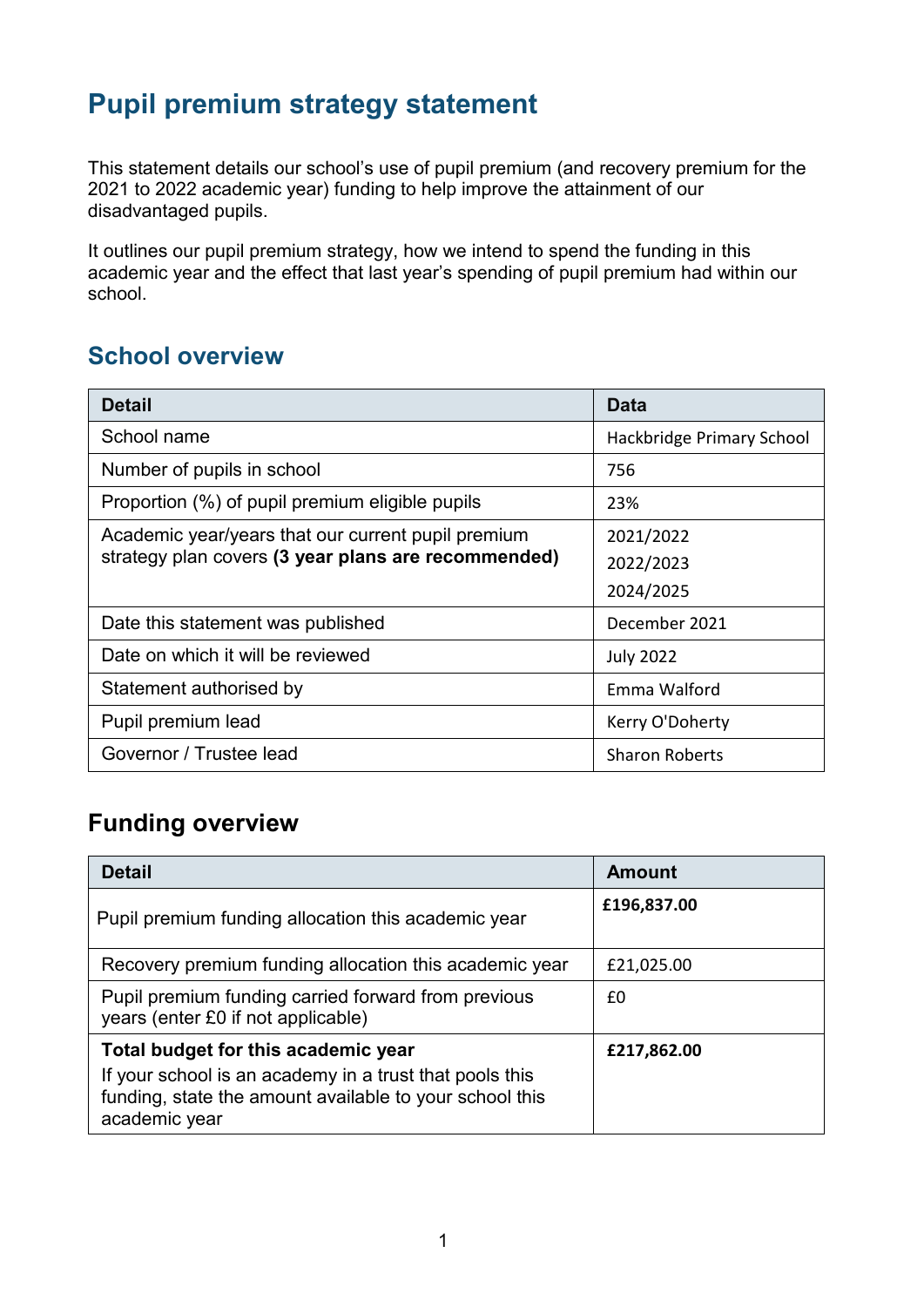# **Part A: Pupil premium strategy plan**

### **Statement of intent**

At Hackbridge Primary School, we have high expectations for ALL of our pupils. Pupil Premium (PP) funding is based on the context of our school and the subsequent challenges we face, alongside research conducted by the Education Endowment Foundation (EEF). Common barriers to learning for some disadvantaged children can be: less support at home, weak language and communication skills, a lack of confidence and attendance and punctuality issues.

The focus of our pupil premium strategy is to support disadvantaged pupils to achieve that goal, including progress for those who are already high attainers. The challenges are varied and there is no "one size fits all".

High-quality teaching is at the heart of our approach at Hackbridge Primary School, with a particular focus on the areas our disadvantaged pupils require the most support. This is proven to have the greatest impact on closing the disadvantage attainment gap and at the same time will benefit the non-disadvantaged pupils in our school. Implicit in the intended outcomes detailed below is the intention that non-disadvantaged pupils' attainment will be sustained and improved alongside progress for their disadvantaged peers.

We will ensure that all teaching staff are involved in the analysis of data and identification of pupils, so that they are fully aware of strengths and weaknesses across the school. This strategy is also integral to wider school plans for education recovery, notably in its targeted support through the National Tutoring Programme and School Led Tutoring for pupils whose education has been worst affected, including non-disadvantaged pupils.

Our approach will be responsive to common challenges and individual needs, rooted in robust diagnostic assessment not assumptions about the impact of disadvantage. The approaches we have adopted complement each other to help pupils excel and achieve their full potential. To ensure they are effective we will:

- ensure disadvantaged pupils are challenged in the work that they're set
- act early to intervene at the point need is identified
- adopt a whole school approach in which all staff take responsibility for disadvantaged pupils' outcomes and raise expectations of what they can achieve.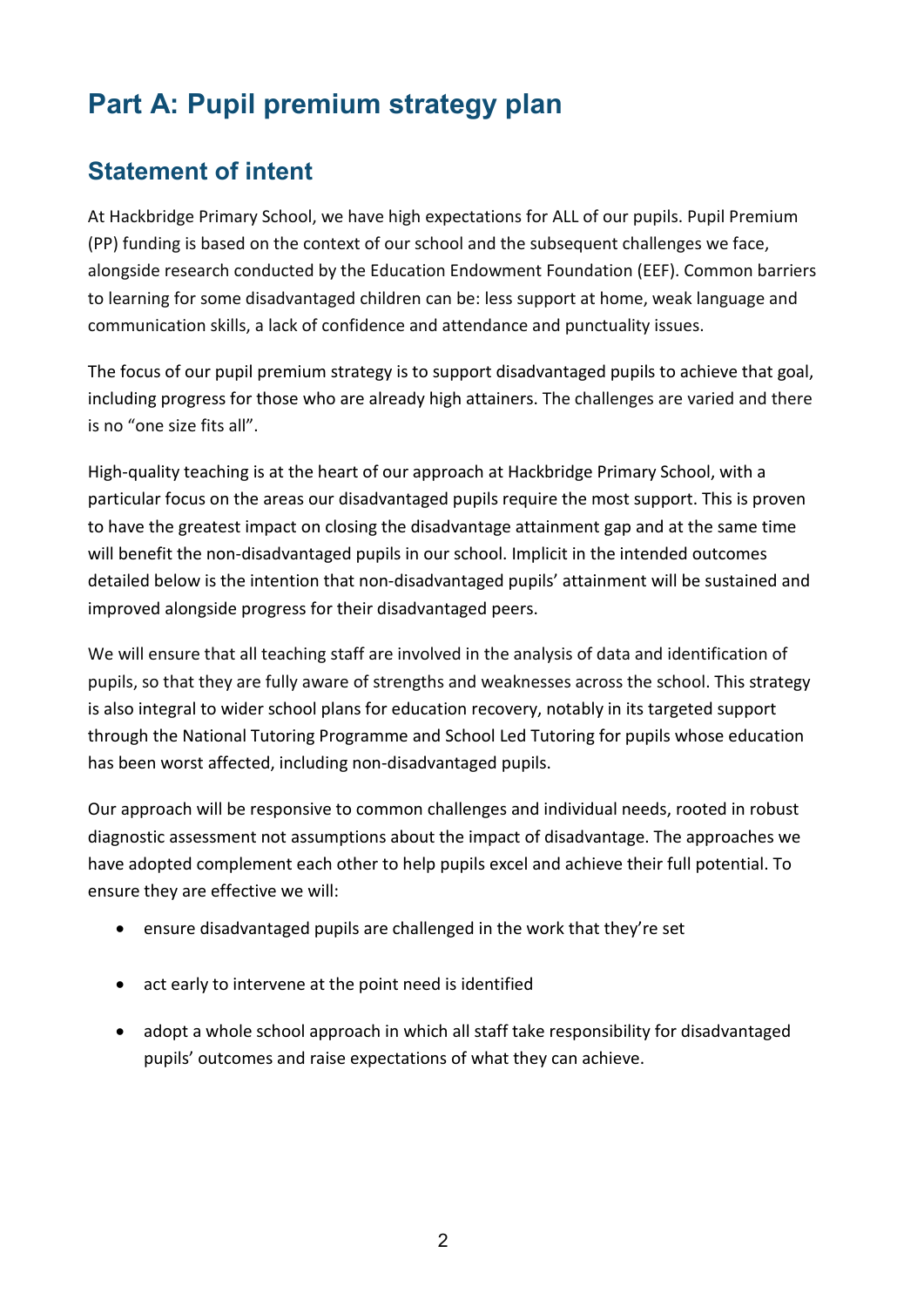#### **Our Pupil Premium Priorities**

• We need to narrow the gap for those pupils in receipt of PP in our Early Years setting and embed a robust and consistent Early Reading Programme in our lower year groups, with fidelity.

• Allow all disadvantaged pupils to make or exceed nationally expected progress rates by narrowing the gap for those pupils not on track to achieve the expected standard at the end of Key Stage One and Key Stage Two. These gaps have widened following Covid 19 school closures.

• Ensure extra support to facilitate emotional and social development in addition to academic support.

- Continue to improve the attendance and punctuality of those children eligible for PP.
- Provide **ALL** pupils with a high quality 'cultural capital' offer.

This list is not exhaustive and will change according to the needs and support our socially disadvantaged pupils require.

### **Challenges**

This details the key challenges to achievement that we have identified among our disadvantaged pupils.

| <b>Challenge</b><br>number                                                      | <b>Detail of challenge</b>                                                                                                                                                                                                                                                                                                                                                                                                                                                                                                                                                                                                                                      |
|---------------------------------------------------------------------------------|-----------------------------------------------------------------------------------------------------------------------------------------------------------------------------------------------------------------------------------------------------------------------------------------------------------------------------------------------------------------------------------------------------------------------------------------------------------------------------------------------------------------------------------------------------------------------------------------------------------------------------------------------------------------|
| 1. Early Years<br>Interventions /<br><b>Early Reading</b><br><b>Development</b> | We need to narrow the gap for those pupils in receipt of PP in our Early<br>Years and lower year groups by embedding a robust and consistent Early<br>Reading Programme, with fidelity. Basic skills for pupils entering Nursery or<br>Reception are generally lower for PP pupils, especially in communication<br>and language. This has been further impacted by school closures during the<br>lockdown periods. Phonics and Early Reading Development - a streamlined<br>approach is needed to deliver a consistent Early Reading programme (Little<br>Wandle Letters and Sounds) and there is a need for quality CPD for staff<br>delivering the programme. |
| 2. Catch-up<br>Growth                                                           | We need to ensure that all disadvantaged pupils make or exceed nation-<br>ally expected progress rates by narrowing the gap for those pupils not on<br>track to achieve the expected standard at the end of Key Stage One and<br>Key Stage Two. This has been further impacted by school closures during<br>the lockdown periods.                                                                                                                                                                                                                                                                                                                               |
| 3. Personal<br><b>Development</b><br>/ SEMH                                     | We need to provide extra support to facilitate emotional and social devel-<br>opment in addition to academic support. Pupils can have low levels of re-<br>silience and self-belief due to poor social and emotional skills. This has be-<br>come an increasingly concerning issue during the Covid 19 pandemic.                                                                                                                                                                                                                                                                                                                                                |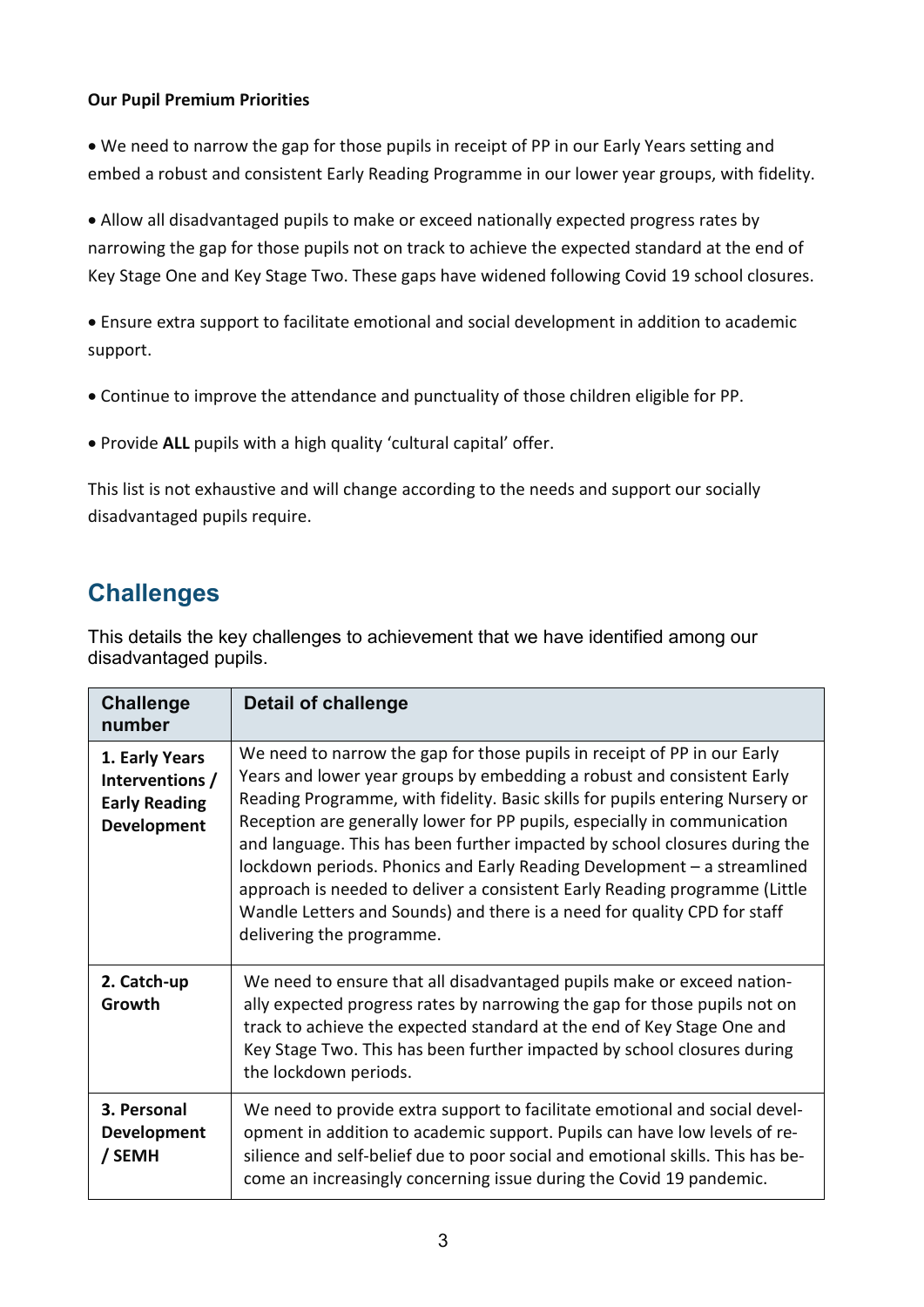| 4. Attendance          | We will continue to improve the attendance and punctuality of those chil-<br>dren eligible for PP. On average, pupils with PP have lower attendance<br>than other pupils. This can lead to persistent absence. Our assessments<br>and observations indicate that absenteeism is negatively impacting disad-<br>vantaged pupils' progress.             |
|------------------------|-------------------------------------------------------------------------------------------------------------------------------------------------------------------------------------------------------------------------------------------------------------------------------------------------------------------------------------------------------|
| 5. Cultural<br>Capital | We will strive to provide ALL pupils with a high quality 'cultural capital' of-<br>fer. Some pupils in receipt of PP have limited life experiences beyond their<br>home and immediate community, creating a 'cultural capital' disad-<br>vantage. They may have limited access to books, libraries and technology<br>(laptops, computers, WiFi etc.). |

### **Intended outcomes**

This explains the outcomes we are aiming for **by the end of our current strategy plan**, and how we will measure whether they have been achieved.

| <b>Intended outcome</b>                                                                                                                                                | <b>Success criteria</b>                                                                                                                                                                                                                                     |
|------------------------------------------------------------------------------------------------------------------------------------------------------------------------|-------------------------------------------------------------------------------------------------------------------------------------------------------------------------------------------------------------------------------------------------------------|
| 1. Early Years<br>Interventions / Early                                                                                                                                | Continue Speech and Language intervention programmes in the<br>Early Years (Talk Boost / NELI).                                                                                                                                                             |
| <b>Reading Development:</b><br>Communication, speech<br>and language<br>development<br>interventions.<br>Disadvantaged pupils<br>make or exceed<br>nationally expected | Development of consistent approach to phonics across the<br>school from Spring 2022 implementing the Little Wandle Letters<br>and Sounds, Early Reading programme.                                                                                          |
|                                                                                                                                                                        | The % of disadvantaged pupils achieving GLD in Literacy and<br>Maths is at least in line with all other areas. By the end of KS1,<br>the gap between disadvantaged and other pupils (in school and<br>nationally) is closing in Reading, Writing and Maths. |
| progress rates.<br>Higher percentage of                                                                                                                                | PP children will have attainment in line with non-PP children in<br>the Phonics Screening Check.                                                                                                                                                            |
| pupils achieve expected<br>standard in the PSC.                                                                                                                        | A significant proportion of pupils achieve the expected standard<br>Reading, Writing, Maths, SPAG and RWM combined at the end<br>of KS2.                                                                                                                    |
| 2. Catch-up Growth:<br><b>Quality First Teaching</b>                                                                                                                   | Quality First Teaching in smaller classes will ensure a 'keep up<br>not catch up' approach.                                                                                                                                                                 |
| <b>Intervention Teaching</b>                                                                                                                                           | To maintain robust tracking systems and ensure appropriate<br>support and enhanced provision for those children most likely to<br>leave our setting without the required basic skills.                                                                      |
|                                                                                                                                                                        | Intervention teaching to accelerate progress in basic skills,<br>reading development and to revisit and revise the curriculum.                                                                                                                              |
| 3. Personal Development                                                                                                                                                | Using a restorative approach, we aim to create a harmonious                                                                                                                                                                                                 |
| / SEMH:                                                                                                                                                                | learning environment where pupils are able to self-regulate their<br>own behaviour and learning. Restorative approaches have been                                                                                                                           |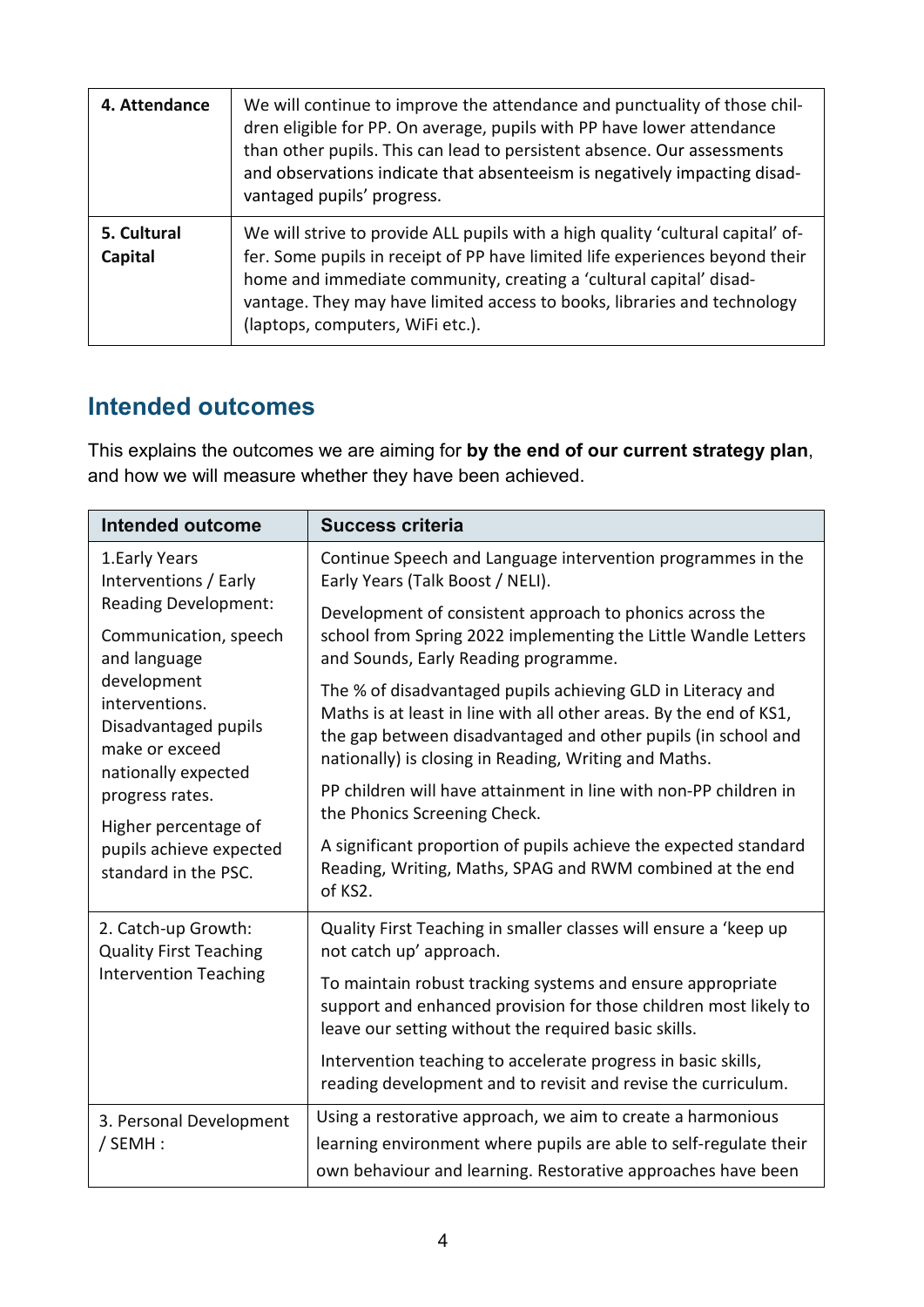| <b>Emotional Regulation</b><br>Programme                                                                                                                                                                                                                     | found very effective in improving behaviour and learning in<br>primary settings where implemented as a holes school approach.                                                 |
|--------------------------------------------------------------------------------------------------------------------------------------------------------------------------------------------------------------------------------------------------------------|-------------------------------------------------------------------------------------------------------------------------------------------------------------------------------|
| Lunchtime Clubs                                                                                                                                                                                                                                              |                                                                                                                                                                               |
| <b>Extra-Curricular Clubs</b>                                                                                                                                                                                                                                | Lunchtime Clubs will incorporate the arts and build on talents<br>and interests.                                                                                              |
| <b>Performing Arts (Music</b><br>Tuition)                                                                                                                                                                                                                    | PP pupils will attend a wide range of extra-curricular / after<br>school provision.                                                                                           |
|                                                                                                                                                                                                                                                              | Specialist music tuition will ensure that ALL pupils engage in<br>quality music lessons and participate in playing an instrument.                                             |
| 4. Attendance: To<br>continue to review and                                                                                                                                                                                                                  | Attendance and persistent absence for PP pupils is at least in line<br>with national other pupils.                                                                            |
| improve attendance<br>systems and strategies to<br>ensure they are rigorous,<br>fit for purpose and<br>respond to the current<br>and changing needs of the<br>school and community,<br>whilst encouraging full<br>attendance and increase<br>time in school. | Punctuality for disadvantaged pupils will be in-line with other pu-<br>pils across school.                                                                                    |
| 5. The Hackbridge<br>Experience - Cultural                                                                                                                                                                                                                   | Extra-Curricular Clubs will build on pupils' talents and interests to<br>refine personal development.                                                                         |
| Capital Educational visits<br>and experiences will<br>enhance learning and<br>understanding for PP<br>pupils across the school.                                                                                                                              | PP pupils accessing outdoor learning opportunities will demon-<br>strate improved self-confidence and resilience, which will be seen<br>in the classroom environment.         |
|                                                                                                                                                                                                                                                              | Cultural experiences will be woven throughout the curriculum and<br>opportunities for pupils to experience diversity and equality will<br>be evident in our cultural capital. |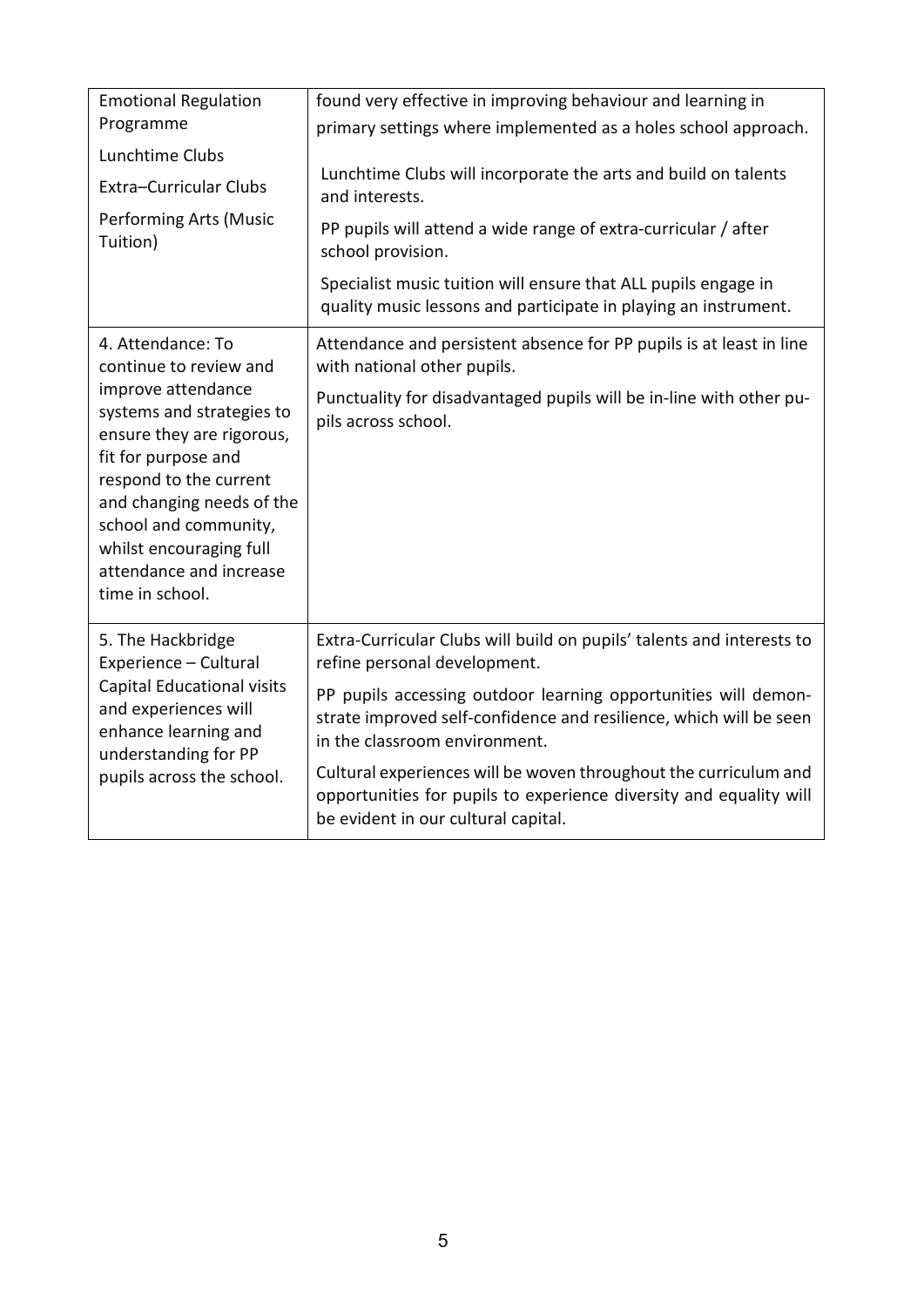## **Activity in this academic year**

This details how we intend to spend our pupil premium (and recovery premium funding) **this academic year** to address the challenges listed above.

### **Teaching (for example, CPD, recruitment and retention)**

#### Budgeted cost: **£95,859**

| <b>Activity</b>                                                                                                                                                                                                                                                                                                                                                                                 | <b>Evidence that supports this</b><br>approach                                                                                                                                                                                                                                                                       | <b>Challenge</b><br>number(s)<br>addressed |
|-------------------------------------------------------------------------------------------------------------------------------------------------------------------------------------------------------------------------------------------------------------------------------------------------------------------------------------------------------------------------------------------------|----------------------------------------------------------------------------------------------------------------------------------------------------------------------------------------------------------------------------------------------------------------------------------------------------------------------|--------------------------------------------|
| Quality First Teaching using the<br>school Development plan(staff<br>training; learning walks; peer<br>observations; book scans; col-<br>laborative planning; year group<br>moderation; PiXL approach to<br>assessments; question level<br>analysis; action planning; pupil<br>progress meetings; fast feed-<br>back approach).<br>CPD: Coaching for 'Early Ca-<br>reers Teachers' and SLT mem- | "Good teaching is the most important<br>lever schools have to improve outcomes<br>for disadvantaged pupils."<br><b>EEF guide to the Pupil Premium -</b><br><b>CPD/Quality Teaching EEF Teaching and</b><br>Learning Toolkit (Feedback +6mths)                                                                        | 1, 2, 3, 4, 5                              |
| bers / CUSP UNITY Curricu-<br>lum/National College webinars.                                                                                                                                                                                                                                                                                                                                    |                                                                                                                                                                                                                                                                                                                      |                                            |
| Early Years/ Key Stage 1 Inter-<br>ventions<br>Oral Language Interventions<br>(NELI & I can Talk Boost)<br>Implementation of the selected<br>SSP: Little Wandle Letters and                                                                                                                                                                                                                     | Oral language interventions can be used to<br>provide additional support to pupils who<br>are behind their peers in oral language de-<br>velopment. The targeted use of approaches<br>will support PP pupils to catch up with their<br>peers, particularly when this is provided<br>one-to-one.                      | 1, 2, 3, 5                                 |
| Sounds<br><b>Additional TA support</b>                                                                                                                                                                                                                                                                                                                                                          | <b>Evidence from Education Endowment</b><br>Foundation Toolkit: Oral Language Inter-<br>ventions (+6 months)                                                                                                                                                                                                         |                                            |
|                                                                                                                                                                                                                                                                                                                                                                                                 | Phonics approaches have been consistently<br>found to be effective in supporting younger<br>pupils to master the basics of reading, with<br>an average impact of an additional five<br>months' progress. Teaching phonics is<br>more effective on average than other ap-<br>proaches to early reading (such as whole |                                            |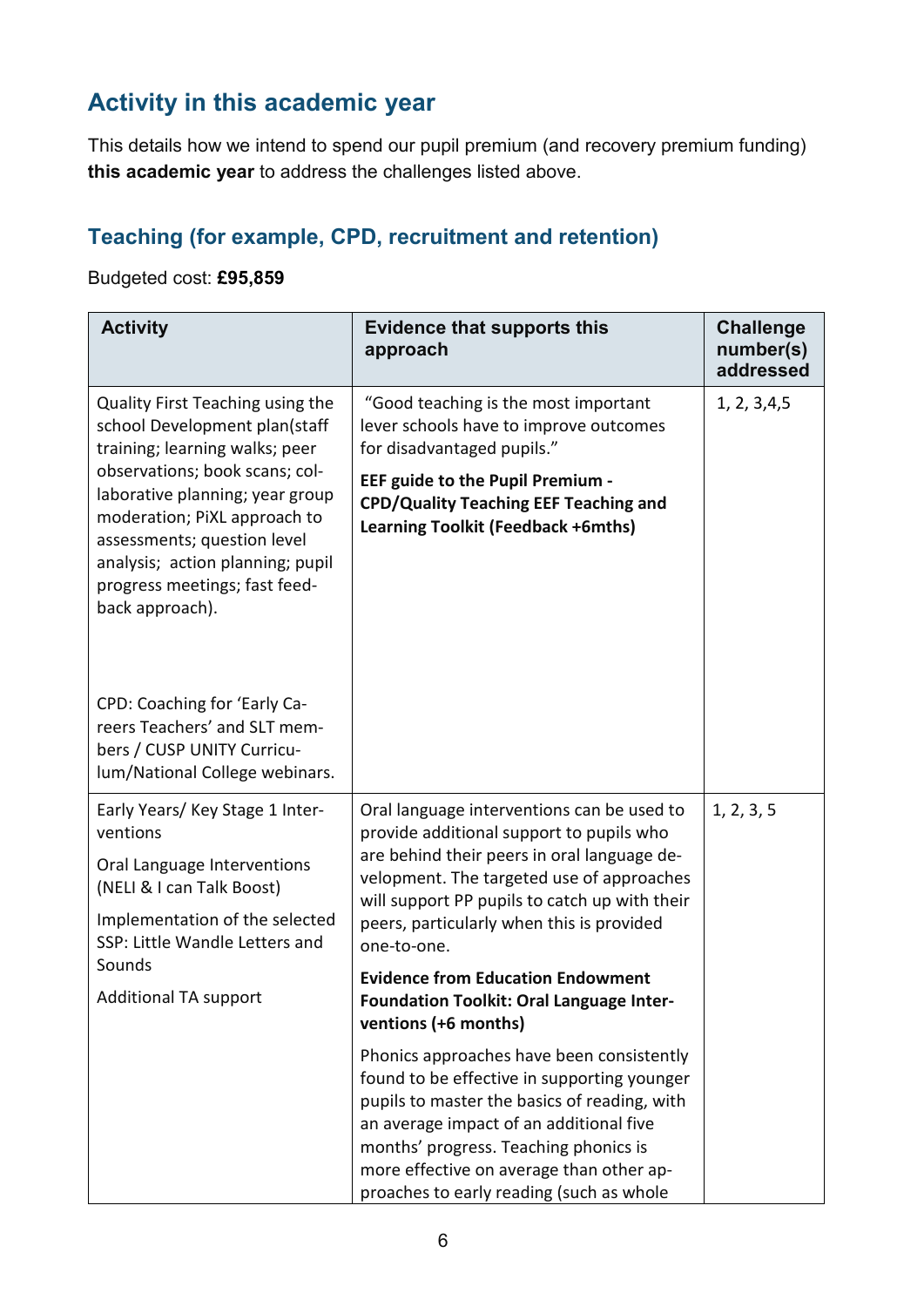|                                                                                                                                                                                                                                                                                                                                                                                                                                                                                                                                   | language or alphabetic approaches). Syn-<br>thetic phonics approaches have higher im-<br>pacts, on average, than analytic phonics ap-<br>proaches. Pupils eligible for free school<br>meals typically receive similar or slightly<br>greater benefit from phonics interventions<br>and approaches. This is likely to be due to<br>the explicit nature of the instruction and<br>the intensive support provided.<br><b>Evidence from Education Endowment</b>                                                                                                         |               |
|-----------------------------------------------------------------------------------------------------------------------------------------------------------------------------------------------------------------------------------------------------------------------------------------------------------------------------------------------------------------------------------------------------------------------------------------------------------------------------------------------------------------------------------|---------------------------------------------------------------------------------------------------------------------------------------------------------------------------------------------------------------------------------------------------------------------------------------------------------------------------------------------------------------------------------------------------------------------------------------------------------------------------------------------------------------------------------------------------------------------|---------------|
|                                                                                                                                                                                                                                                                                                                                                                                                                                                                                                                                   | <b>Foundation Toolkit: Phonics (+5 months)</b><br>Teaching assistants can provide a large pos-<br>itive impact on learner outcomes, how they<br>are deployed is key. Well-evidenced teach-<br>ing assistant interventions can be targeted<br>at pupils that require additional support<br>and can help previously low attaining pu-<br>pils overcome barriers to 1235 learning<br>and 'catch-up' with previously higher at-<br>taining pupils.<br><b>Evidence from Education Endowment</b><br>Foundation Toolkit: Teaching Assistant In-<br>terventions (+5 months) |               |
| Improve the quality of social<br>and emotional learning (SEL).<br>SEL approaches will be embed-<br>ded into routine educational<br>practices and supported by pro-<br>fessional development and<br>training for staff.<br>High quality PSHE curriculum<br>will aim to develop children's<br>skills whilst also building<br>knowledge about particular as-<br>pects of life, for example, physi-<br>cal health or safety. PSHE can<br>therefore provide valuable con-<br>texts in which to teach social<br>and emotional learning. | There is extensive evidence associating<br>childhood social and emotional skills with<br>improved outcomes at school and in later<br>life (e.g., improved academic performance,<br>attitudes, behaviour and relationships with<br>peers).<br>EEF_Social_and_Emotional_Learning.pdf(e<br>ducationendowmentfoundation.org.uk)<br>(+4 months)                                                                                                                                                                                                                          | 1, 2, 3, 4, 5 |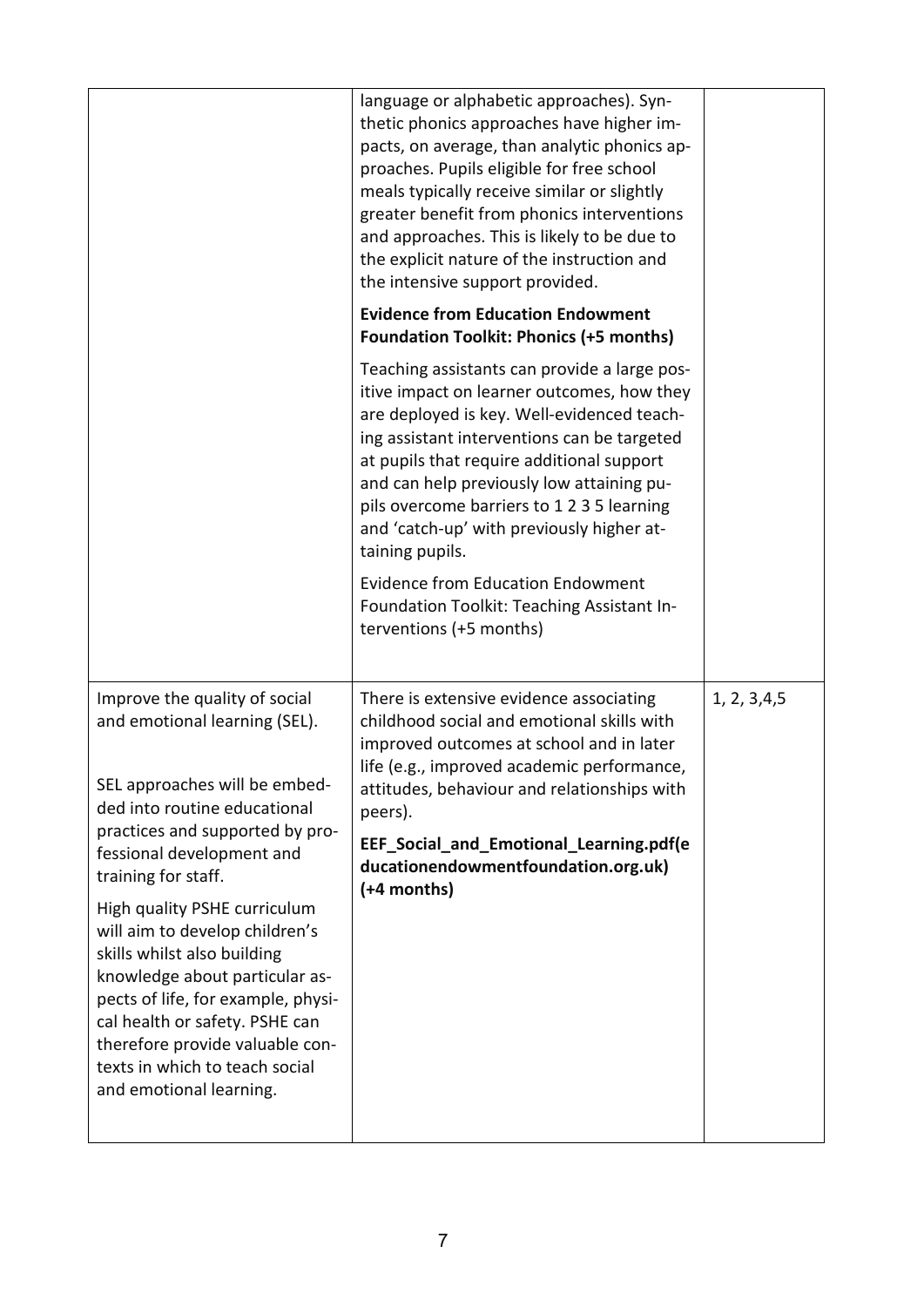| Teaching "Mastery learning approaches<br>matics (NCETM; curriculum de-<br>velopment linked with staff<br>training; facilitating a teacher<br>research group with a number<br>of local schools; EEF research<br>project Maths Champions in<br>the EYFS; Number Sense and<br>Mastery Number resources).                                                                                                                                                                                                                                                                                           | have consistently positive impacts."<br><b>EEF Teaching and Learning Toolkit (Mas-</b><br>tery Learning +5mths).                                                                                                                                                                                                                                                                                                                                                                                                                                                                                                                                                                                                                                                                                                                                                                                                                                                                                                                                                                                                                                                                                                                                                                                                                           |            |
|-------------------------------------------------------------------------------------------------------------------------------------------------------------------------------------------------------------------------------------------------------------------------------------------------------------------------------------------------------------------------------------------------------------------------------------------------------------------------------------------------------------------------------------------------------------------------------------------------|--------------------------------------------------------------------------------------------------------------------------------------------------------------------------------------------------------------------------------------------------------------------------------------------------------------------------------------------------------------------------------------------------------------------------------------------------------------------------------------------------------------------------------------------------------------------------------------------------------------------------------------------------------------------------------------------------------------------------------------------------------------------------------------------------------------------------------------------------------------------------------------------------------------------------------------------------------------------------------------------------------------------------------------------------------------------------------------------------------------------------------------------------------------------------------------------------------------------------------------------------------------------------------------------------------------------------------------------|------------|
| Reading focus across the school<br>(following Jane Considine's<br>'Hooked on Books' approach to<br>reading; rich texts embedded<br>into the curriculum; phonic de-<br>codable texts; explicit vocabu-<br>lary and word awareness teach-<br>ing in lessons; Bug Club online<br>books available to all pupils;<br>class rewards for reading fre-<br>quency). to improve reading<br>fluency and support the nar-<br>rowing of the vocabulary gap.<br>Libraries across both sites have<br>been restocked with books to<br>reflect the identity and realities<br>of our whole school commu-<br>nity. | Reading is a key determiner for academic<br>success. Closing the reading gap leads to<br>improved confidence, engagement and<br>greater outcomes.<br>"There is evidence to suggest that pupils<br>from lower socioeconomic backgrounds<br>are more likely to be behind their more ad-<br>vantaged counterparts in developing early<br>language and speech skills, which may af-<br>fect their school experience and learning<br>later in their school lives."<br><b>EEF Teaching and Learning Toolkit (Oral</b><br>Language interventions +6mths)<br>"Phonics has a positive impact overall (+5<br>months) with very extensive evidence and<br>is an important component in the develop-<br>ment of early reading skills, particularly for<br>children from disadvantaged backgrounds."<br><b>EEF Teaching and Learning Toolkit (Phon-</b><br>ics +5mths)<br>School closures as a result of COVID-19<br>have had a huge impact on education, with<br>primary school pupils experiencing a learn-<br>ing loss equivalent to between two to three<br>months of progress for reading (Depart-<br>ment for Education, 2021).<br>This particularly affected access to books<br>for children from disadvantaged back-<br>grounds, where one in 11 say that they do<br>not have a book of their own at home (Na-<br>tional Literacy Trust, 2019). | 1, 2, 3, 5 |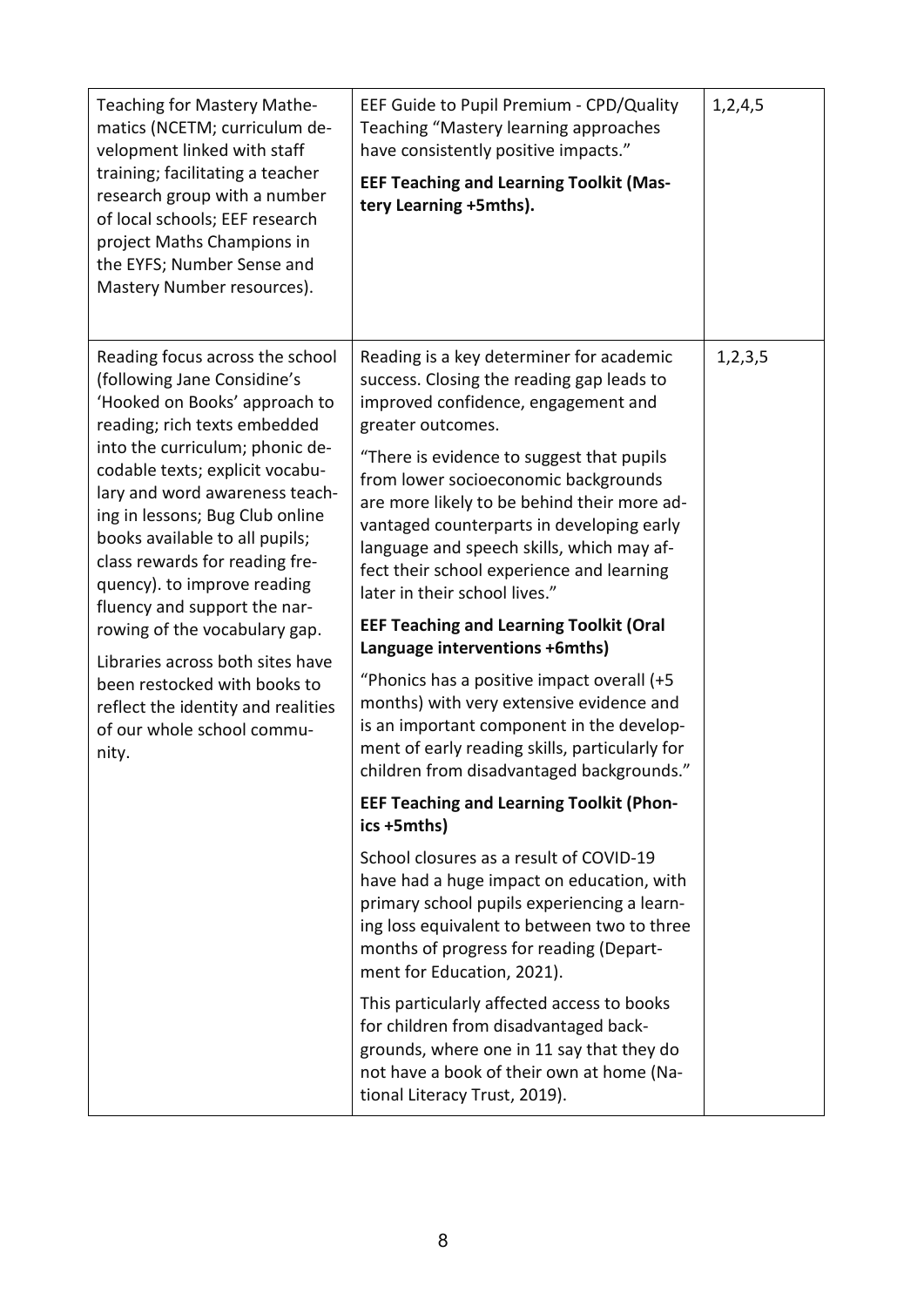#### **Targeted academic support (for example, tutoring, one-to-one support structured interventions)**

Budgeted cost: **£87,144.**

| <b>Activity</b>                                                                                                                                                                      | Evidence that supports this approach                                                                                                                                                                                                                                                                                                | <b>Challenge</b><br>number(s)<br>addressed |
|--------------------------------------------------------------------------------------------------------------------------------------------------------------------------------------|-------------------------------------------------------------------------------------------------------------------------------------------------------------------------------------------------------------------------------------------------------------------------------------------------------------------------------------|--------------------------------------------|
| Use of NELI and I can Talk<br>Boost to improve listening,<br>narrative and vocabulary<br>skills for disadvantaged<br>pupils who have relatively<br>low spoken language skills.       | Oral language interventions can have a positive<br>impact on pupils' language skills. Approaches<br>that focus on speaking, listening and a<br>combination of the two show positive impacts<br>on attainment:<br>Oral language interventions   EEF<br>(educationendowmentfoundation.org.uk)                                         | 1, 2                                       |
| Additional phonics sessions<br>targeted at disadvantaged<br>pupils who require further<br>phonics support.                                                                           | Phonics approaches have a strong evidence<br>base indicating a positive impact on pupils,<br>particularly from disadvantaged backgrounds.<br>Targeted phonics interventions have been<br>shown to be more effective when delivered as<br>regular sessions over a period up to 12 weeks:                                             | 1,2                                        |
|                                                                                                                                                                                      | <b>Phonics   Toolkit Strand   Education</b><br><b>Endowment Foundation   EEF</b>                                                                                                                                                                                                                                                    |                                            |
| <b>Engaging with the National</b><br><b>Tutoring Programme to</b><br>provide a blend of tuition,<br>mentoring and school-led<br>tutoring for pupils whose<br>education has been most | Tuition targeted at specific needs and<br>knowledge gaps can be an effective method to<br>support low attaining pupils or those falling be-<br>hind, both one-to-one:<br>One to one tuition   EEF (educationendow-<br>mentfoundation.org.uk)                                                                                        | 2,3,5                                      |
| impacted by the pandemic.<br>A significant proportion of<br>the pupils who receive<br>tutoring will be<br>disadvantaged, including<br>those who are high<br>achievers.               | And in small groups:<br>Small group tuition   Toolkit Strand   Educa-<br>tion Endowment Foundation   EEF                                                                                                                                                                                                                            |                                            |
| Small group tutoring led by<br>4 qualified teachers after<br>school.                                                                                                                 | "Small group tuition has an average impact of<br>four months' additional progress over the<br>course of a year One to one tuition and small<br>group tuition are both effective interventions.<br>However, the cost effectiveness of teaching in<br>small groups indicates that greater use of this<br>approach may be worthwhile." | 2,3,5                                      |
|                                                                                                                                                                                      | <b>EEF Teaching and Learning Toolkit (Small</b><br>Group Tuition +4mths). This is further                                                                                                                                                                                                                                           |                                            |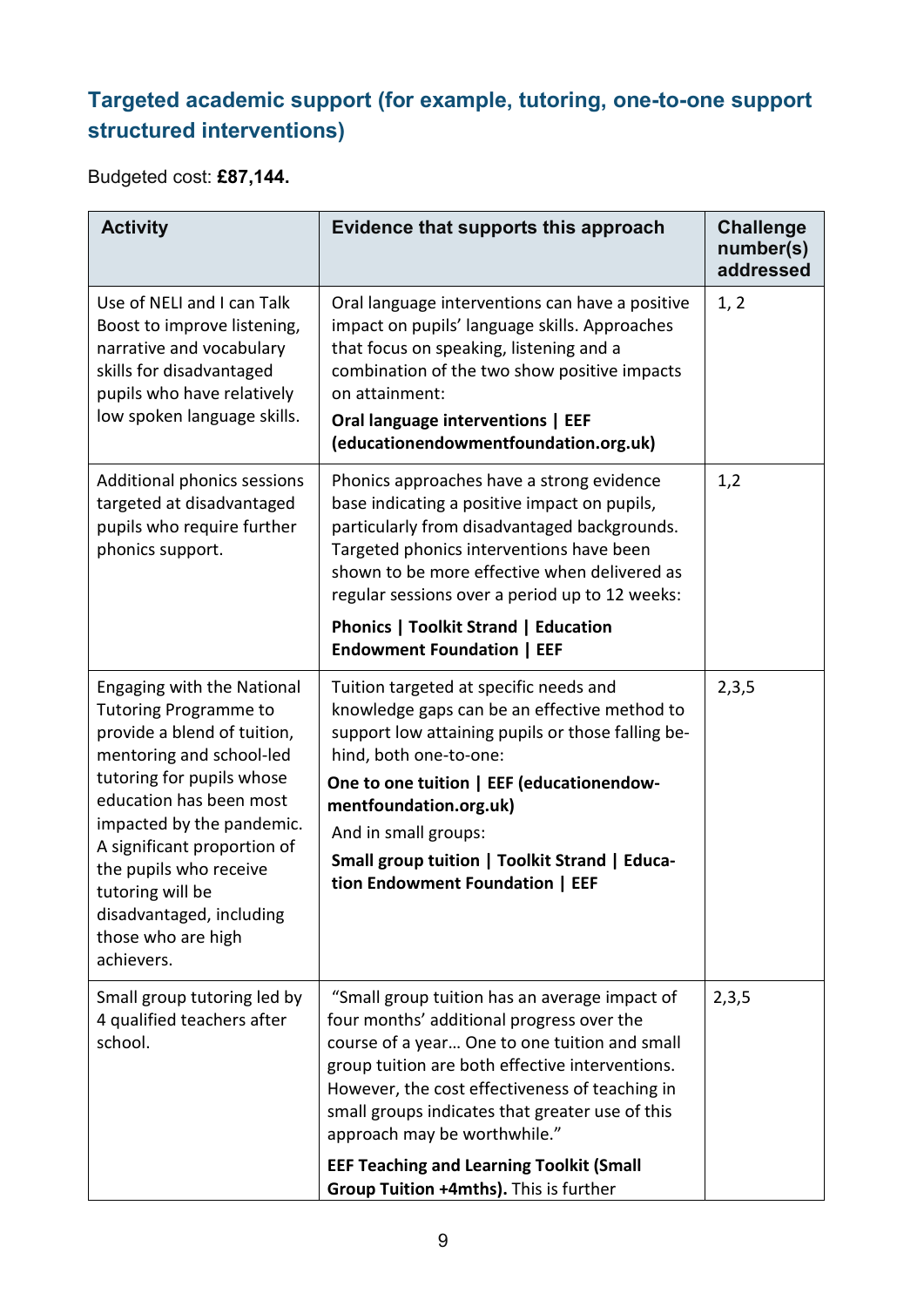|                                                                                                                                              | supported by funding from the DfE School Led<br><b>Tutoring Grant.</b>                                                                                                                                                                                                                                                                                                                                           |               |
|----------------------------------------------------------------------------------------------------------------------------------------------|------------------------------------------------------------------------------------------------------------------------------------------------------------------------------------------------------------------------------------------------------------------------------------------------------------------------------------------------------------------------------------------------------------------|---------------|
| Targeted intervention<br>groups led by Qualified<br><b>Teachers. Additional</b><br>teacher funded for specific<br>provision in Year 2 and 4. | "Small group tuition has an average impact of<br>four months' additional progress over the<br>course of a year One to one tuition and small<br>group tuition are both effective interventions.<br>However, the cost effectiveness of teaching in<br>small groups indicates that greater use of this<br>approach may be worthwhile."<br><b>EEF Teaching and Learning Toolkit (Small</b><br>Group Tuition +4mths). | 1,2,3         |
| <b>STAS and Learning</b><br>Assistants offering targeted<br>support during lessons<br>across EYFS, KS1 and KS2.                              | "Teaching assistants can provide a large<br>positive impact on learner outcomes Targeted<br>deployment, where teaching assistants are<br>trained to deliver an intervention to small<br>groups or individuals has a higher impact."<br><b>EEF Teaching and Learning Toolkit (Teaching</b><br><b>Assistant Interventions +4mths).</b>                                                                             | 1, 2, 3, 4, 5 |

### **Wider strategies (for example, related to attendance, behaviour, wellbeing)**

#### Budgeted cost: **£31,493.00**

| <b>Activity</b>                                                                                                                                                                                                                                                                                                                                                                         | <b>Evidence that supports this</b><br>approach                                                                                                                                                                                                                                                                                                                                    | <b>Challenge</b><br>number(s)<br>addressed |
|-----------------------------------------------------------------------------------------------------------------------------------------------------------------------------------------------------------------------------------------------------------------------------------------------------------------------------------------------------------------------------------------|-----------------------------------------------------------------------------------------------------------------------------------------------------------------------------------------------------------------------------------------------------------------------------------------------------------------------------------------------------------------------------------|--------------------------------------------|
| Free early morning/lunchtime/after-<br>school extra-curricular clubs                                                                                                                                                                                                                                                                                                                    | "Arts participation approaches can<br>have a positive impact on<br>academic outcomes in other areas<br>of the curriculum."<br><b>EEF Teaching and Learning Toolkit</b><br>(Arts Participation +3mths)                                                                                                                                                                             | 3,4,5                                      |
| <b>Emotional and Mental Health: ELSA</b><br>support led by DHT and trained staff;<br>play therapy directed by DSL & DHT;<br>supervision; Nurture groups; Multi-<br>Family Group; support from Educational<br>Psychologist when appropriate;<br>Occupational Therapy supported in<br>school by STAs; online safeguarding,<br>including workshops for parents and<br>sessions for pupils. | "Social and emotional learning<br>approaches have a positive impact,<br>on average, of 4 months'<br>additional progress in academic<br>outcomes over the course of an<br>academic year. The studies in the<br>Toolkit focus primarily on<br>academic outcomes, but it is<br>important to consider the other<br>benefits of SEL interventions.<br>Being able to effectively manage | 2,3,4,5                                    |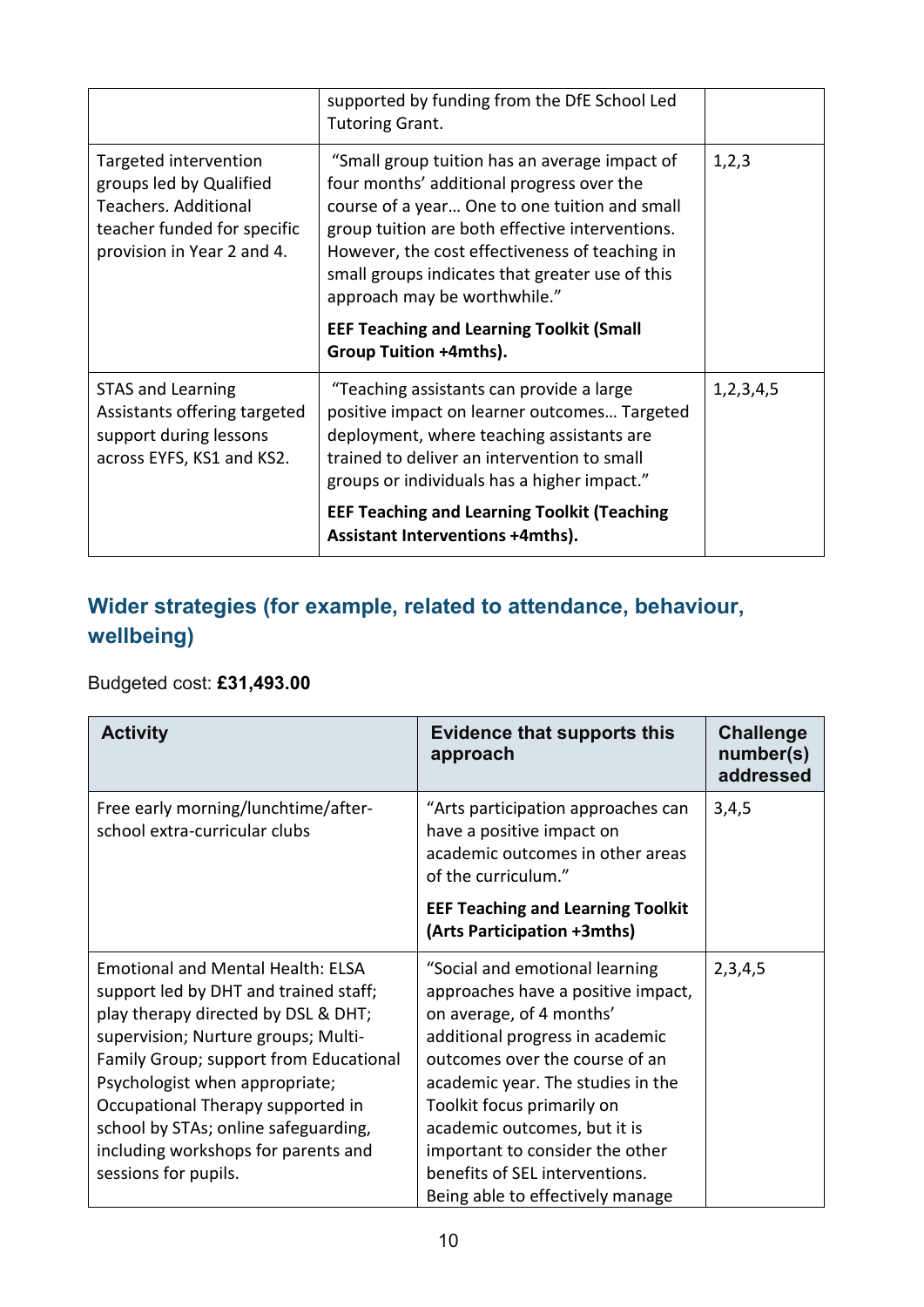|                                                                                                                                                                             | emotions will be beneficial to<br>children and young people even if<br>it does not translate to reading or<br>maths scores."                                                                                                                                                                                                                                                               |            |
|-----------------------------------------------------------------------------------------------------------------------------------------------------------------------------|--------------------------------------------------------------------------------------------------------------------------------------------------------------------------------------------------------------------------------------------------------------------------------------------------------------------------------------------------------------------------------------------|------------|
|                                                                                                                                                                             | <b>EEF Teaching and Learning Toolkit</b><br>(Social and Emotional Learning<br>+4mths)                                                                                                                                                                                                                                                                                                      |            |
| <b>Family Support Worker</b>                                                                                                                                                | EEF Guide to Pupil Premium -<br>wellbeing and EEF Teaching and<br><b>Learning Toolkit (Social and</b><br><b>Emotional Learning +4mths,</b><br><b>Parental Engagement +4mths)</b>                                                                                                                                                                                                           | 1,2,3,4,   |
| Embedding principles of good practice<br>set out in the DfE's Improving School<br>Attendance advice.                                                                        | The DfE guidance has been<br>informed by engagement with<br>schools that have significantly<br>reduced levels of absence and                                                                                                                                                                                                                                                               | 4          |
| This will involve training and release<br>time for staff to develop and implement<br>new procedures and appointing<br>attendance/support officers to improve<br>attendance. | persistent absence.                                                                                                                                                                                                                                                                                                                                                                        |            |
| Financial support for trips to enhance<br>academic, personal and social<br>development.                                                                                     | EEF Guide to Pupil Premium -<br>wellbeing                                                                                                                                                                                                                                                                                                                                                  | 3,4,5      |
| Targeted enrichment activities to<br>increase cultural capital such as Careers<br>week, links with Wilsons Grammar<br>School and Kingston University.                       | There is intrinsic value in teaching<br>pupils creative and performance<br>skills and ensuring disadvantaged<br>pupils access a rich and stimulating<br>arts education. Arts participation<br>may be delivered within the core<br>curriculum, or through extra-<br>curricular or cultural trips, which<br>can be subject to financial barriers<br>for pupils from deprived<br>backgrounds. | 1, 2, 3, 5 |
|                                                                                                                                                                             | <b>Evidence from Education</b><br><b>Endowment Foundation Toolkit:</b><br>Interventions which focus on arts<br>participation (+3 months).                                                                                                                                                                                                                                                  |            |
| Free 'Easter School' on offer to the Year<br>6 cohort.                                                                                                                      | Before and after school<br>programmes with a clear<br>structure, a strong link to the<br>curriculum and well-qualified and<br>well-trained staff are more clearly<br>linked to academic benefits than                                                                                                                                                                                      | 2,3,       |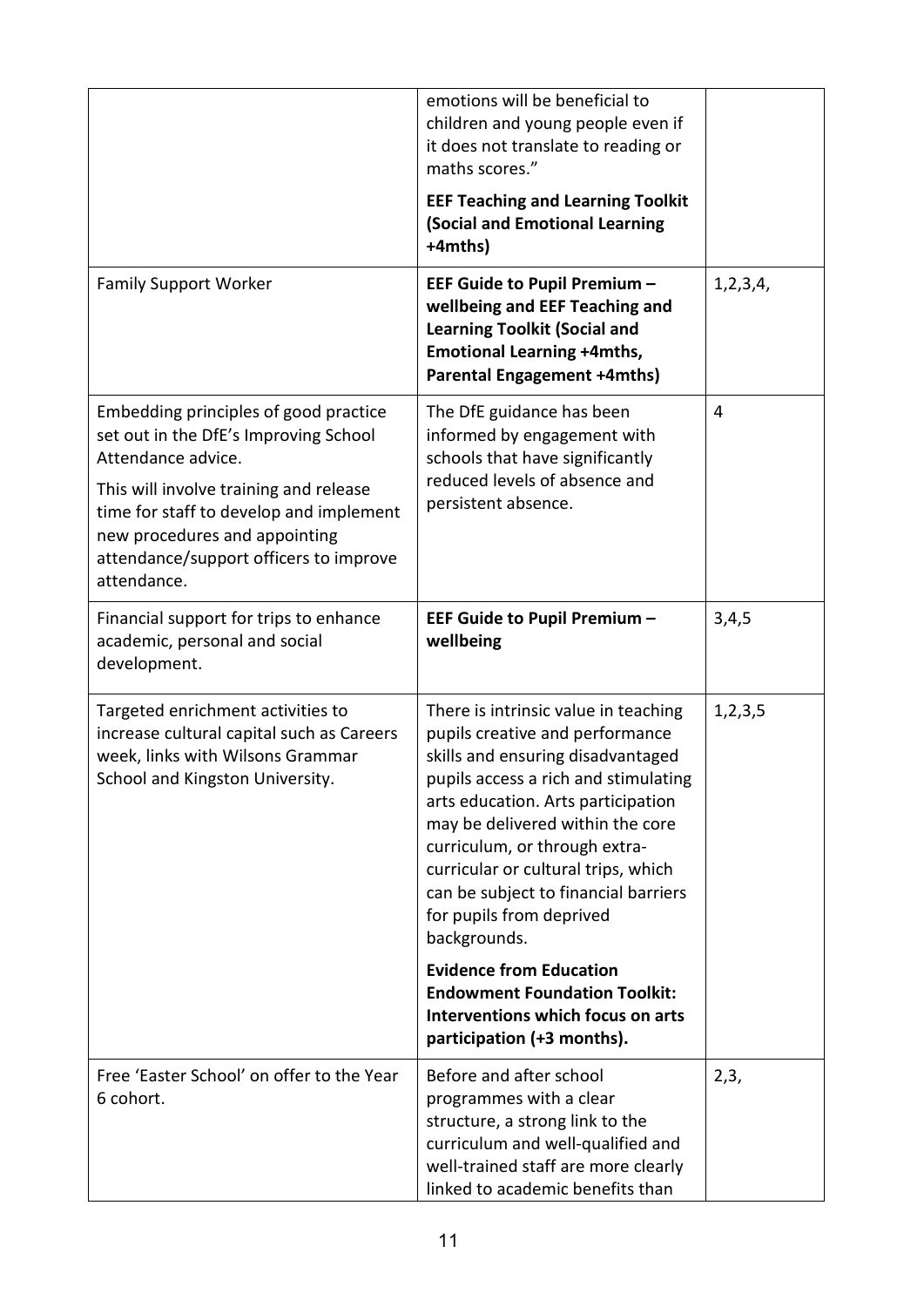| other types of extended hours<br>provision.                                                                        |  |
|--------------------------------------------------------------------------------------------------------------------|--|
| <b>Evidence from Education</b><br><b>Endowment Foundation Toolkit:</b><br>Extending the school day (+3<br>months). |  |

## **Total budgeted cost: £214,496**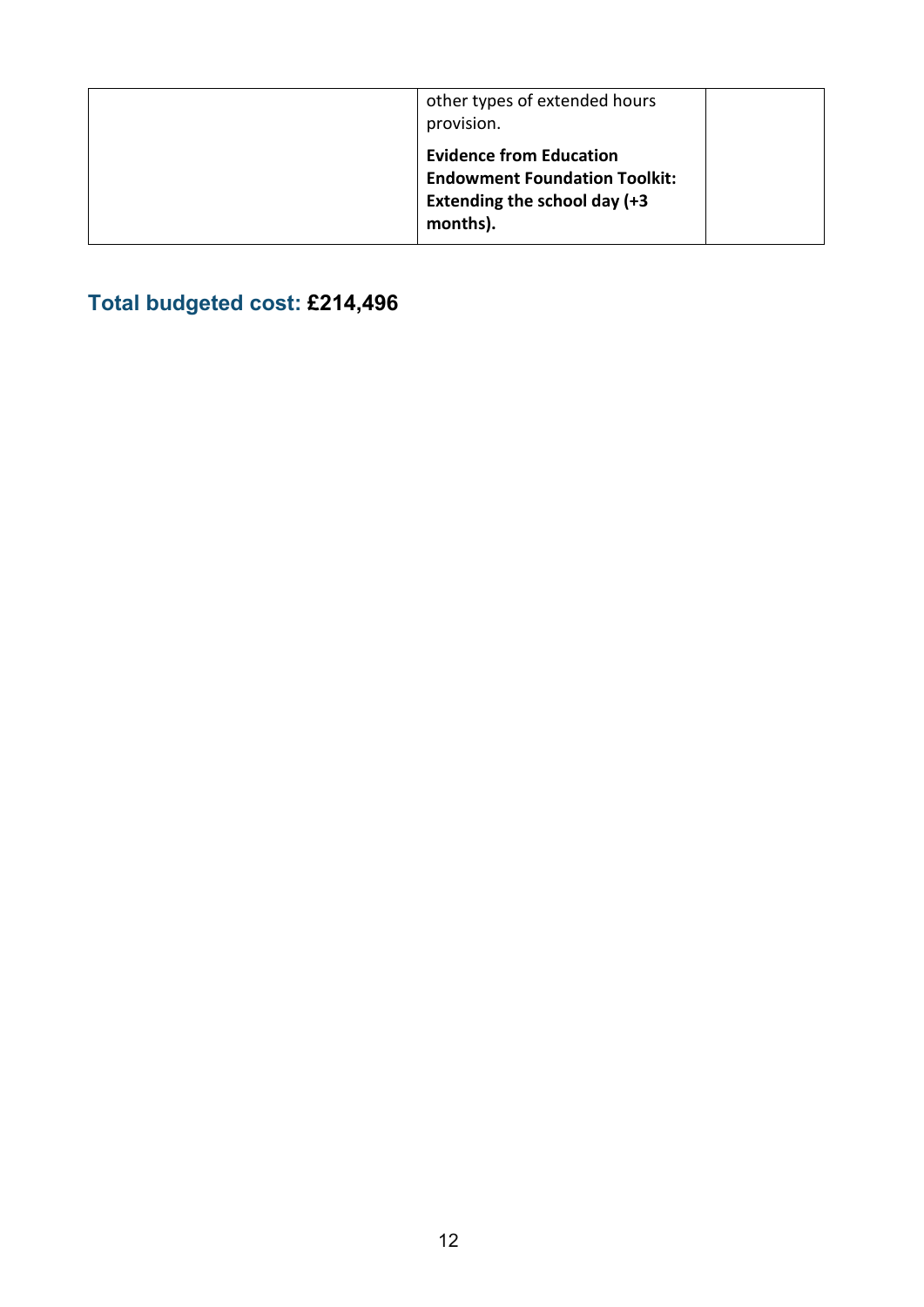## **Part B: Review of outcomes in the previous academic year**

### **Pupil premium strategy outcomes**

This details the impact that our pupil premium activity had on pupils in the 2020 to 2021 academic year.

#### **Progress in Reading**

Due to a widening gap for disadvantaged pupils in this subject area. A fully decodable approach to phonics and whole class reading will be embedded and enhanced. Opportunities for staff to observe lead teachers to ensure consistency across the school.

#### **Progress in Writing**

Due to a widening gap for disadvantaged pupils in this subject area. We will continue to embed TWS approach across the school. A writing pacer has been agreed for each year group. The pacer covers a range of genres to ensure good coverage and independent writing opportunities for assessment. Opportunities for staff to observe lead teachers to ensure consistency across the school.

#### **Progress in Mathematics**

Due to a widening gap for disadvantaged pupils in this subject area. We will use our maths mastery specialist and maths team to support quality first teaching. We will continue to focus on fluency in particular EYFS and KS1. We will be revisiting the 5 big areas of teaching for mastery including variation.

#### **Externally provided programmes**

| Programme            | <b>Provider</b>           |
|----------------------|---------------------------|
| <b>PiXL Primary</b>  | The PiXL Club Ltd         |
| Number Sense         | Number Sense Maths Ltd    |
| Sumdog               | Sumdog Inc                |
| <b>TT Rockstars</b>  | <b>Maths Circle</b>       |
| <b>Bug Club</b>      | Pearsons                  |
| <b>Spelling Shed</b> | <b>Education Shed Ltd</b> |